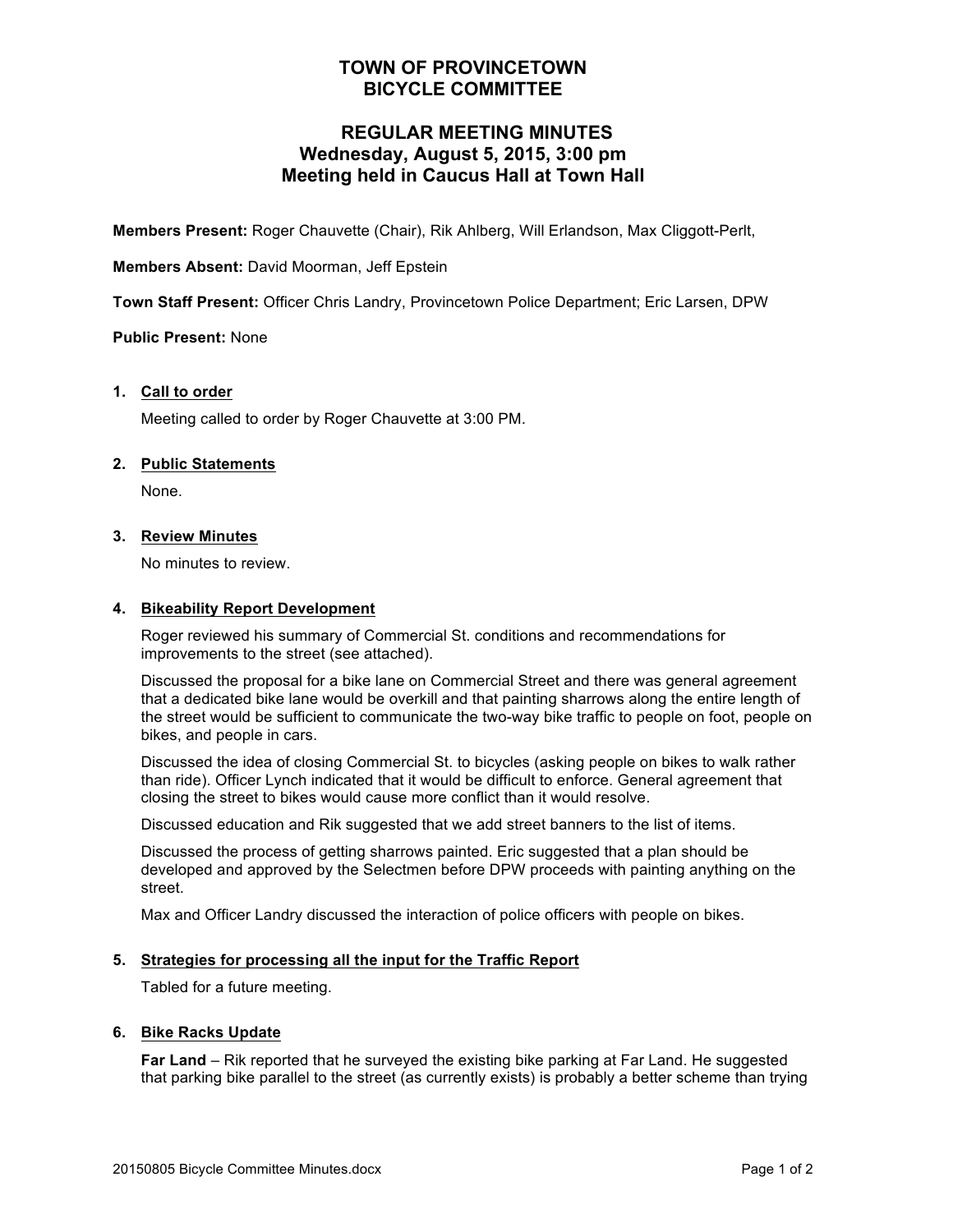# **TOWN OF PROVINCETOWN BICYCLE COMMITTEE**

to do a grid rack against the planters, since there is lots of turning car traffic and no sidewalk. Rik said he will put together a site plan and recommend inverted U racks alongside the planters.

**East End Market** – Will reported that he talked to the owners and they are working with a welder to create bike railing along the side of the building adjacent to the car parking.

**Pepe's** – Will reported that the owners have identified two possible locations for racks adjacent to the parking lot. He asked if there was any other funding source to help pay for bike racks. Rik said the matching grant program is the only funding available at present.

**Maushope** – Eric confirmed that there is still wave rack available to install at the Maushope parking lot.

#### *Roger made a motion to request that the DPW install one of the small black wave racks in the Maushope parking lot. Will seconded. Motion carried, 4-0-0.*

#### . **7. Education & Enforcement**

Discussed how bike crashes are mentioned on social media and comments online tend to spin out of control with lots of anecdotes.

Officer Landry said no new bike crashes have been reported and that crashes and bike thefts are at normal levels.

Discussed the procedure for reporting abandoned bicycles and concluded that any abandoned bikes should now be reported to the police so they can tag them and coordinate with DPW for removal.

Discussed bicycle registration and Officer Landry indicated that there is no current process for handling bike registration through the police department. Rik commented that the town web site says that residents can register their bikes with the police.

Rik reported that the old bike safety banner has been found and he is in the process of securing a banner location to have it hung over the street. It reads "Be Courteous – Be Safe" with a bicycle in a yellow diamond and says "Provincetown Bicycle Committee" underneath. The banner is twosided so it can be seen in either direction.

## **8. New business**

Rik discussed the upcoming New England Bike-Walk Summit (http://newenglandbikewalksummit.org/) that is organized by East Coast Greenway. It is a oneday event taking place on September 24, 2015 in Worcester. Rik said he and the town planner were interested in attending. Roger said he would be interested in participating if he is available.

#### **9. Next Meeting**

Next meetings are scheduled for August 26 (the week after Carnival) and September 9.

#### **10. Member statements**

Will reported that he got in touch with the organizer of the upcoming Wounded Warrior Training Ride but has not heard back yet.

## **11. Adjourn**

Roger moved to adjourn at 4:40 PM.

Respectfully submitted, Rik Ahlberg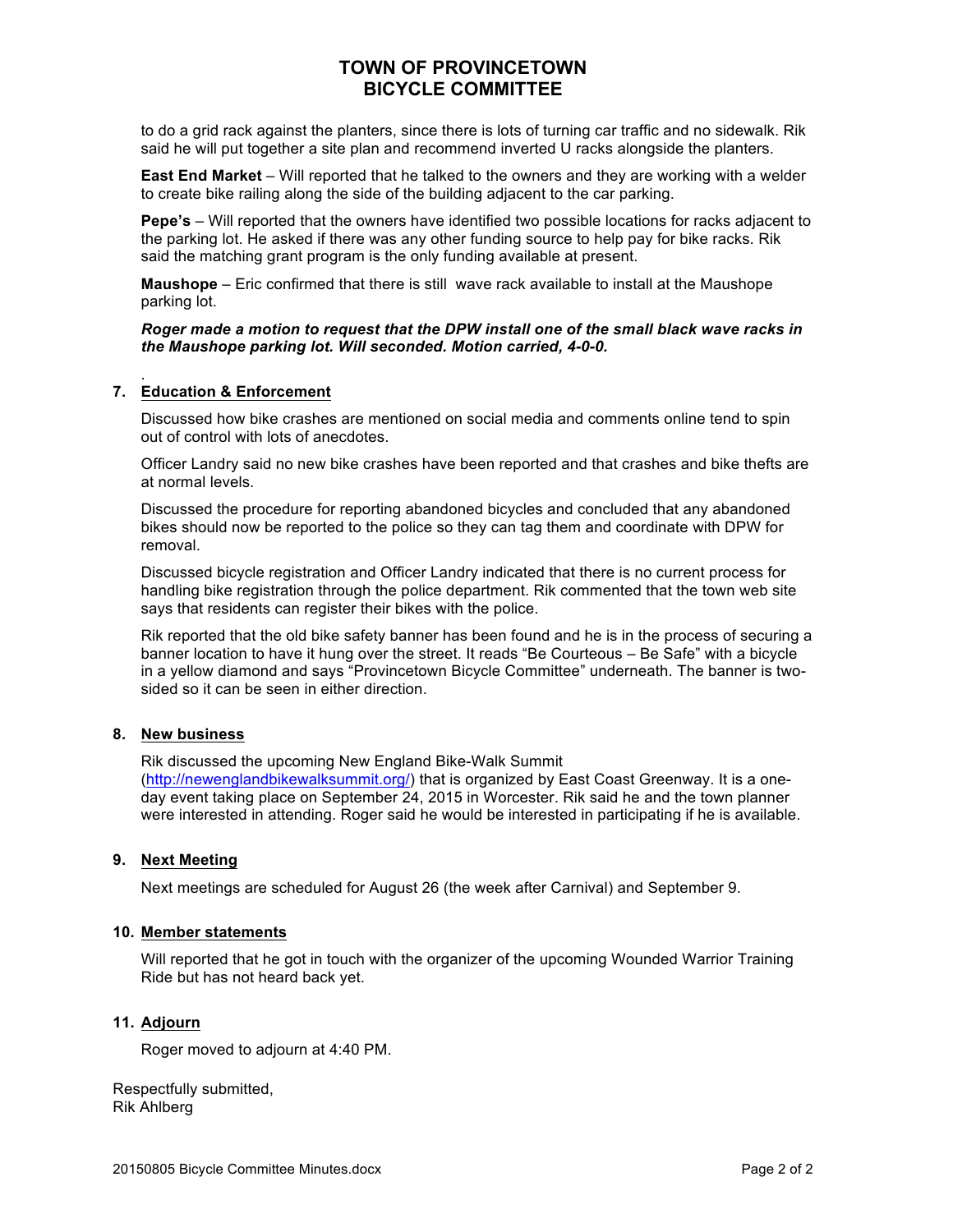# Provincetown Townwide Traffic Evaluation

# Bicycling Evaluation

# 1. Commercial St.

# Overview: *(Prepared once the evaluation for this section is completed.)*

- 1. Givens:
	- a. Commercial St is Provincetown's Primary shopping area
	- b. Commercial St also includes a mixture of residential houses
	- c. Commercial St is a very old street: narrow and of variable width.
	- d. Parking is at a premium. A few places have limited business and domestic parking attached.
	- e. There is no "back street" for business deliveries.
	- f. Commercial St has three lives: Summer Tourism, Shoulder Seasons, Winter.
	- g. Commercial St is an East-West one-way street for motorized vehicles and since 1992, a State authorized legal 2-way street for bicycles.
	- h. There is generally a three-foot wide sidewalk on the North side of the street.
	- i. Commercial St is also the means of access to the Provincetown Waterfront.
- 2. Challenges & Proposals
	- a. There is a legal system of priorities in place:
		- 1º Pedestrians
		- 2º Bicyclists
		- 3º Motorized vehicles

Yet none of these are absolute. The primary control mechanism in most cities and towns is a system of crosswalks, designated lanes and traffic signs and regulations used to direct the flow of traffic

- b. There are two very different communities in Provincetown:
	- 1º Summer
		- 2º Winter

On many days in winter there may be only a few hundred people who actually use the street; In the summer the day load may be more like 35,000 with peaks during special events rising to nearly 100,000 by some estimates.

- c. In recent years—perhaps due to economic factors—the use of bicycles by tourists and local residents alike has exploded and at times can reach 350+ bikes per hour during peak times. That's an average of nearly 6 bikes/minute.
- d. There is no marked lane for bicyclists on Commercial St. Bicycle parking has been expanding to accommodate the traffic and sheer numbers. Furthermore, not all bicycles and uses are the same.
- e. Sub-groups, with varied interests, include
	- 1º Commuting cyclists using bike to get around town;
	- 2º Touring cyclists in town to explore our history & National Seashore;
	- 3º Recreational cyclists who ride for the fun of it and sometimes race.
		- 4º Pedicab drivers who serve as taxis;
	- 5º Trail bike riders who enjoy off-road riding;
	- 6º Hybrids, recumbent, fat tires, unicycles, tricycles, tandem child bikes, delivery bikes/baskets, etc.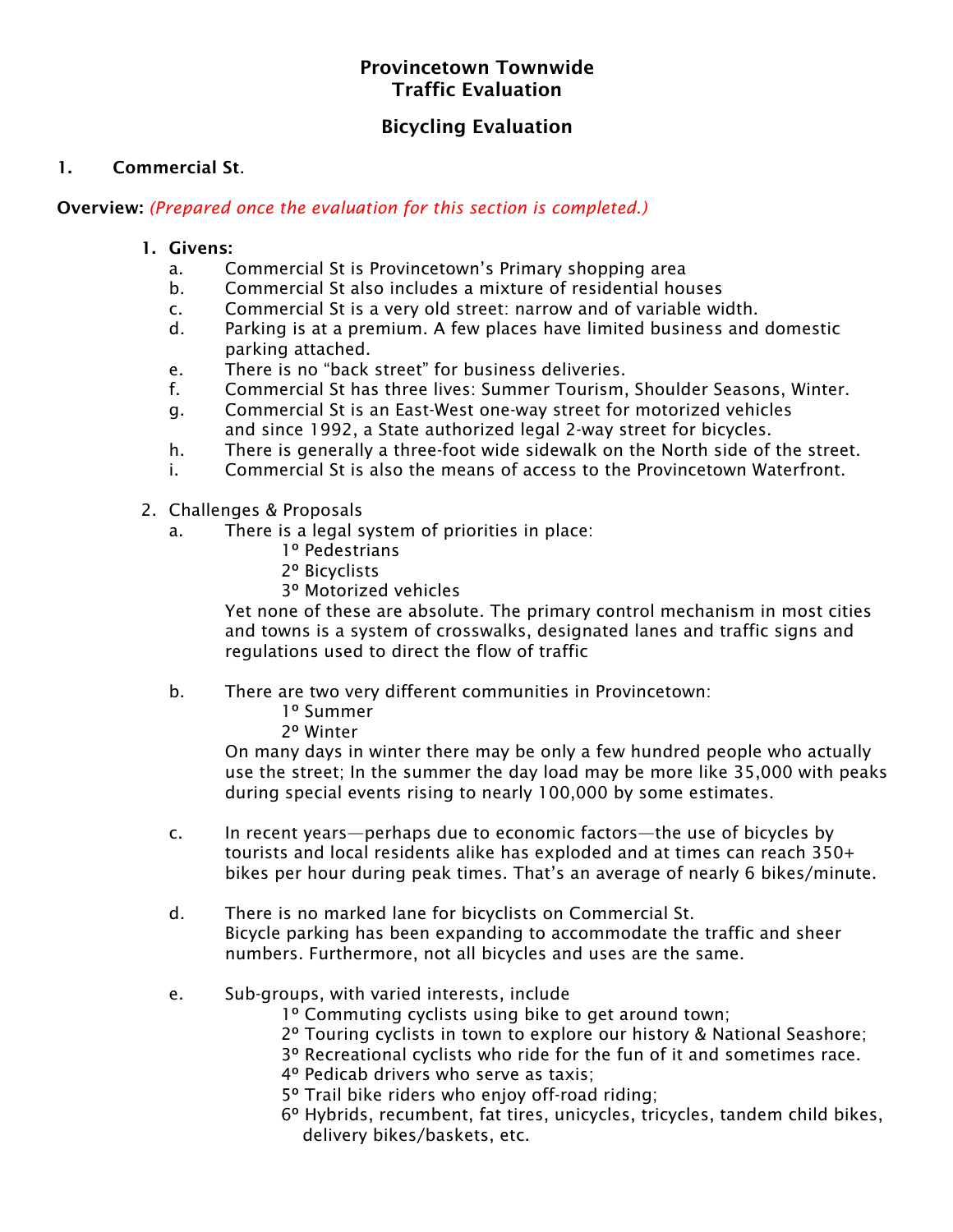- f. Bike usage is not restricted to any one age group and has riders of all ages and levels of experience. None are required to have training in bike laws except those riders who participate in organized fund-raising rides.
- g. Most truck deliveries occur before 11 AM and can occasionally provide obstacles when delivery truck drivers fail to check both ways when they run their dollies across the street.
- h. When parts of Commercial St. are closed due to heavy pedestrian use, we recommend that the closed section be open to cyclists *walking* their bikes—not riding them. We recognize that Commercial St cannot be blocked for Emergency vehicles, taxis, Commercial St residents, and for handicap spaces. In such cases, we feel that Commercial St resident cyclists should still be required to walk their bikes through closed-off sections.
- i. To establish zone specific areas on Commercial St, we propose creating a 10' wide dashed bike lane down the center of Commercial tagged with sharrows indicating bike travel in both directions. This would allow pedestrians to know where to walk safely. Because of the street dynamics involved, we suggest that after the road has been marked, we gradually phase-in conformity promoting education rather than enforcement, unless the behavior is egregious.
- j. Education of motorists, bicyclists and pedestrians.
	- 1. The foremost means of education is proper signage.
	- 2. A second form is the distributed bicycling brochure.
	- 3. A flyer is under preparation for bus tour guides.
	- 4. Participation is events such as World Fest, Year Rounders, etc.
	- 5. Free space insertion of Public Service ads in the *Provincetown Magazine* & *The Banner*.
	- 6. Bike Patrols
	- 7. Law Enforcement
	- 8. Street banner
- k. Bike Parking will continue to increase as space becomes available. We are working to create a consistent Bike Parking Sign that will help riders know where to park their bikes.
- l *Speeding* bikes is one of the issues that require personal interpretation based in common sense and an understanding of priorities before the law. Bicyclists are obligated to the same speed limits as motor vehicles. Under all circumstances, speed in mitigated by road, traffic and pedestrian activity. We recognize that bicyclists are also capable of riding so as to endanger.
- m. Bicycle theft is a reality an—more often than not—a crime of convenience when bikes are left unlocked.
	- We strongly encourage riders
		- to keep a photo handy of their bicycles for recovery purposes;
		- to secure their bikes even for short errands;
		- to record the serial number and register it;
		- to photograph anyone with cutters removing a lock from a parked bike.
		- to report something if you see something.